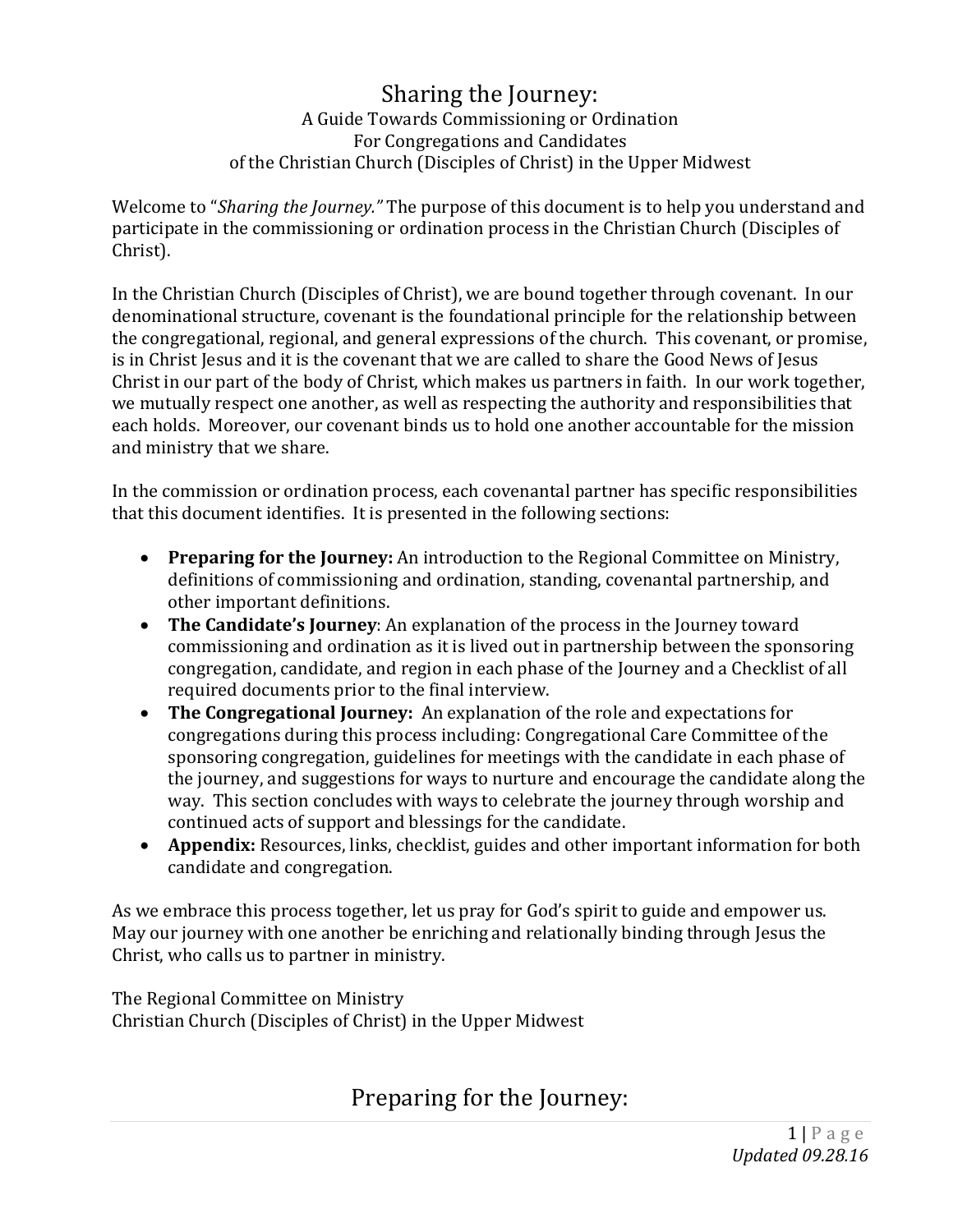## Terms and Definitions:

**Regional Committee on Ministry:** The Regional Committee on Ministry is made up of clergy and lay individuals from churches across the Upper Midwest Region. There are four Units that help the Regional Committee on Ministry carry out its ministry purpose of nurturing, walking with candidates who have experienced a call to ministry, and providing oversight and accountability for all clergy. These Units are:

- **Executive Unit:** This Unit is tasked with oversight and general care of clergy in the Upper Midwest including the granting of annual standing to clergy. This Unit also journeys with all apprentice track ordination candidates and those candidates wishing to have their ordination from other denominations recognized.
- **Care Unit:** This Unit is tasked with ongoing support and care of all candidates on the Journey through minimum quarterly check-in calls.
- **Commissioning Unit:** This Unit is tasked with journeying with all candidates pursuing commissioned ministry.
- **Ordination Unit:** This Unit is tasked with journeying with all candidates pursuing ordination ministry.

# Regional Committee on Ministry



4 Units Executive Unit Care Unit Ordination Unit Commission Unit

**Orders of Ministry – Commissioned/Ordained:** There are two orders (groups) of ministry within the Christian Church (Disciples of Christ):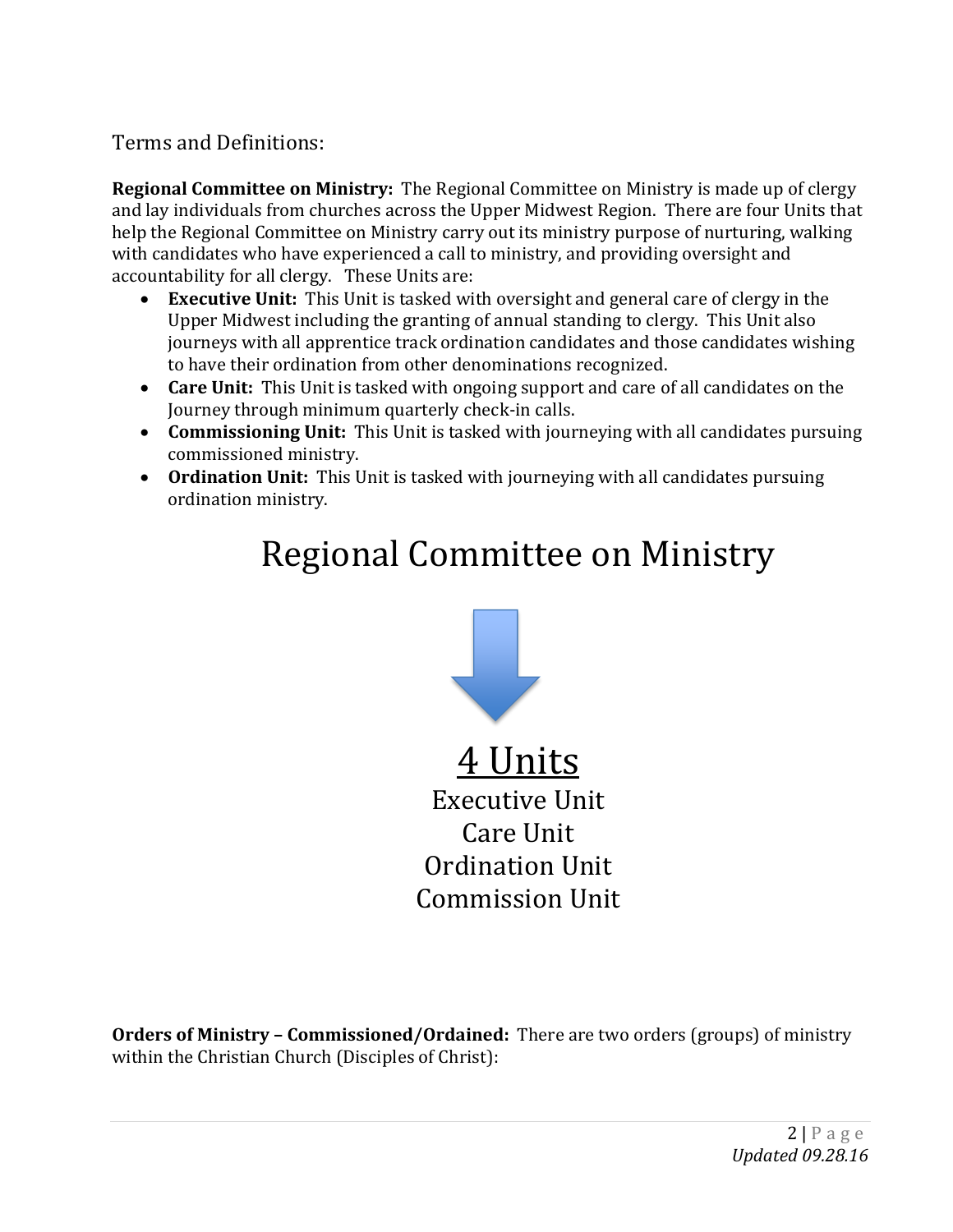- Commissioned: This order of ministry is for those serving in a particular context or location and candidates are limited to Search and Call within one region. Requirements include: three year Commissioned Ministry Education Program.
- Ordained (Seminary or Apprentice Track): This order of ministry is not limited to a particular context or location and is able to access Search and Call throughout the whole Christian Church (Disciples of Christ) in US and Canada. Requirements for the seminary track include: Masters in Divinity from an Association of Theological Schools (ATS) accredited seminary. Requirements for the Apprentice track include course work or experience that meets the 16 areas of ministerial practice as defined further in the TFPCOM document (Line 688). All ordination candidates are required to obtain 1 Unit of Clinical Pastoral Education.

**Standing:** This credentialing is granted annually by the Executive Unit of Committee on Ministry to all clergy. Standing is required to enter Search and Call, to perform the legal functions of ministry (i.e. weddings), to claim housing on your tax forms and to participate in the Disciples Pension Fund. The Upper Midwest presently requires 16 hours of Continued Education annually and Boundary Training every 3 years for all clergy to qualify for standing. Standing forms are to be filled out every January for the following calendar year.

**Commissioned Ready:** This term is used for Commissioned Ministers who have completed the CMEP and have been approved by the Commission Unit for ministry but yet do not have a specific call or location for ministry. Candidates who are Commissioned Ready are able to access Search and Call through a Regional Minister Directive.

**Regional Minister Directive:** An action on the part of the Regional Minister that allows an individual to access the Disciples Search and Call process.

**Covenantal Partnership:** In the Disciples we believe that the ministry journey is best served through the Biblical practice of Covenantal Partnership between congregations and region. The practices and processes laid out in this document are based on the belief that there are roles for both the congregation and the region.

**Theological Foundations and Policies and Criteria for the Ordering of Ministry of the Christian Church (Disciples of Christ) (TFPCOM):** This document lays out the policies and criteria for the Christian Church (Disciples of Christ) in the US and Canada. This document serves as the base guide and requirements for ministry. Regions can add to the requirements but cannot require less than required by the TFPCOM. The Upper Midwest has added the following: one Unit of CPE for all ordination candidates and a Disciples History and Polity Course for all candidates.

**Overview of Process**: The rest of this document will provide further details with regards to the specific path a candidate and congregation might take on the journey toward ministry, but this section is designed to give you a basic overview.

It begins with a call from God that may occur at any time during a candidate's life. The candidate is encouraged to share this call to ministry with the local congregation/community of faith, including but not limited to the pastor.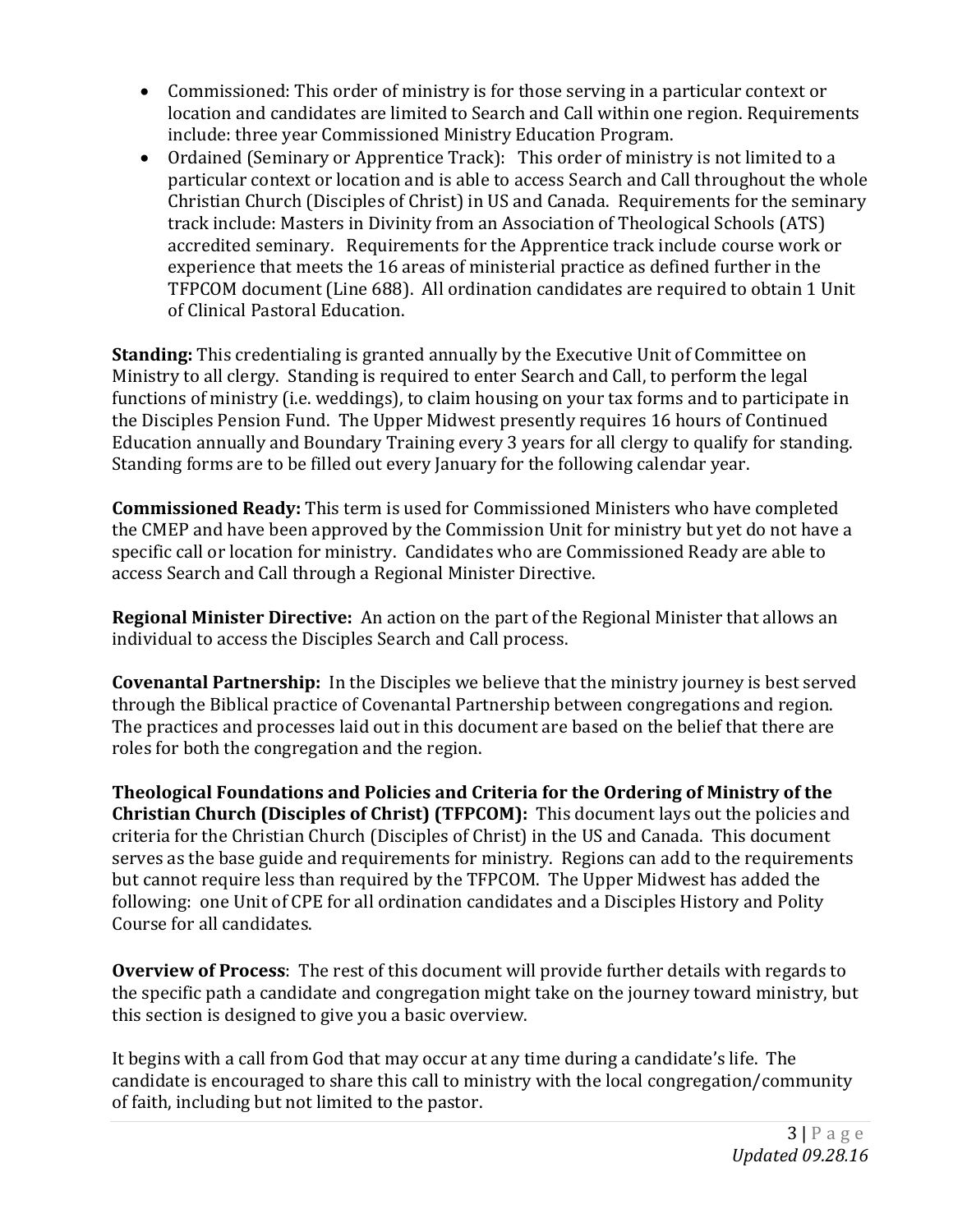With the help of the congregation/pastor, the next step is to engage in a process of nurture and education which begins with a connection with the Regional Committee on Ministry. During this process there are roles for both the local congregation and the Regional Committee on Ministry to play during the candidate's journey into ministry.

At the end of this journey with the approval of the Regional Committee on Ministry and the action of the local congregation, there will be a celebration in the form of a commissioning or ordination service.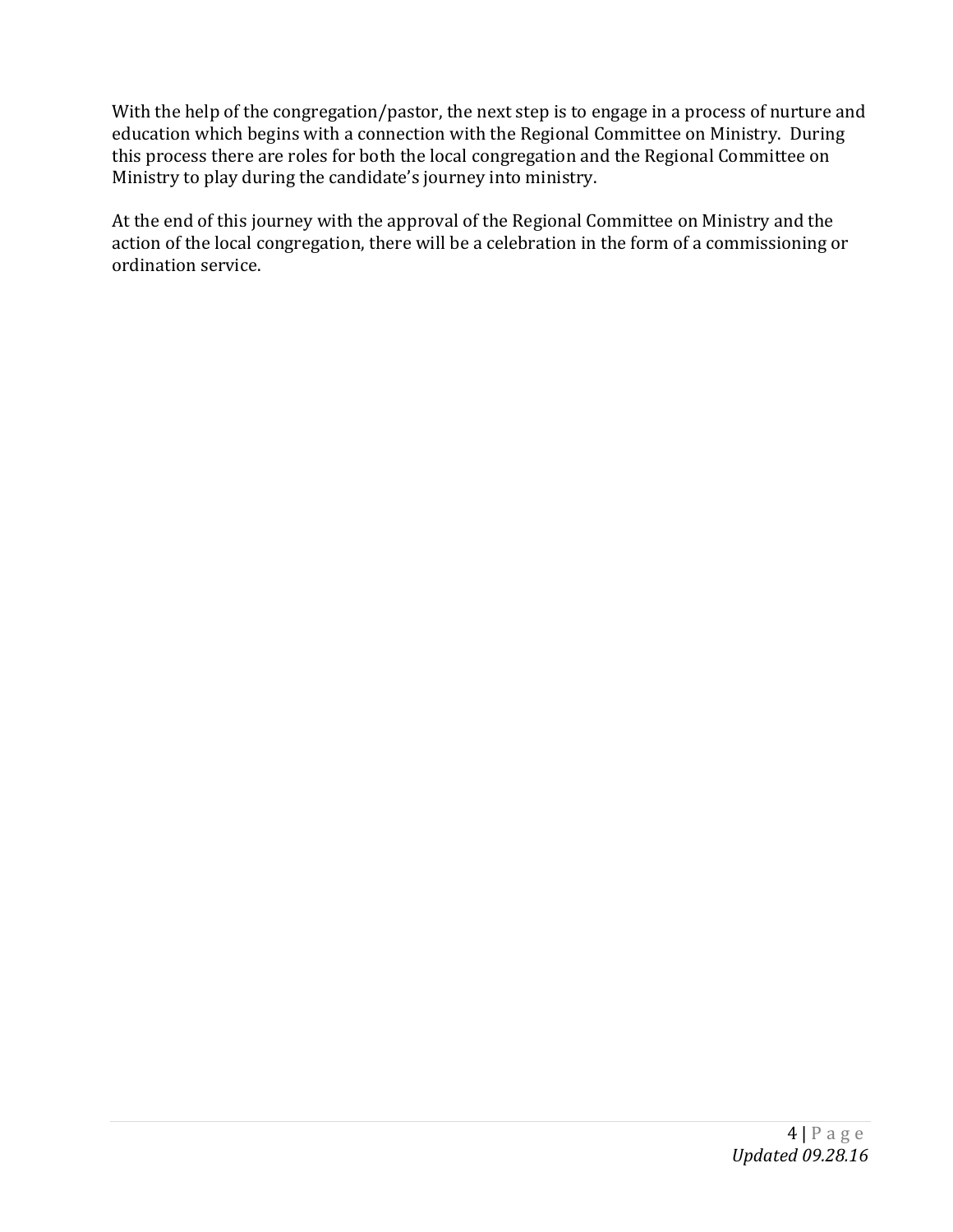## The Candidate's Journey

The Process in the Journey

The process in the journey toward commissioning or ordination is lived out in partnership with the Christian Church (Disciples of Christ) in the Upper Midwest's Regional Committee on Ministry, sponsoring congregation, and the candidate. This partnership is experienced in three phases: *Initial, intermediate,* and *final.*

#### THE INITIAL PHASE:

After sensing a Call to Ministry, the candidate should meet with the minister(s), and/or elders, and/or board, and/or congregation, and/or other appropriate leaders in the church to share the story of the call and seek confirmation and sponsorship. The official governing body of the congregation must act upon this before the commission or ordination process can begin. (See application in the *Appendix*) After the forms have been completed, the candidate will submit the *Initial Application for Candidacy for the Order of Ministry* to the Regional Committee on Ministry. When all of the forms are completed, they are to be submitted to the Regional Office (see specific instructions on the application). The candidate will receive notification and invitation from the Regional Office to schedule an *Initial Interview* with the Regional Committee on Ministry.

During this *Initial* phase, a particular Unit of the Regional Committee on Ministry (Ordination, Commission, Executive) interviews the candidate. The purpose of this interview is to meet the candidate and explore her/his faith journey and explore her/his call to ministry and the gifts that the candidate possesses for ministry. If the candidate is accepted into the process, she/he will be scheduled for an *Intermediate Interview* with the Regional Committee on Ministry through the Regional office. Information and feedback from the *Initial Interview* will be provided to the candidate.

#### THE INTERMEDIATE PHASE:

The work of the candidate and requirements of the Regional Committee on Ministry intensify during the duration of the candidate's pursuit of commissioning/ordination. During the *Intermediate* phase, the candidate is required to submit an *Intermediate Paper* (3-4 doublespaced page) reflecting the following:

- 1. Describe your faith journey.
- 2. Demonstrate your theological understanding of the purpose of the church.
- 3. Describe how your theological studies have affected your understandings and apply these insights/understandings to practical ministry.

The candidate will meet with a particular Unit of the Regional Committee on Ministry. It is during this phase that the Unit determines whether to continue the candidate in the process and/or if additional requirements need to be made. It is not uncommon for a candidate to be required to have a second *Intermediate Interview*. If the candidate is continued without additional requirements, the candidate will be scheduled for a *Final Interview* with the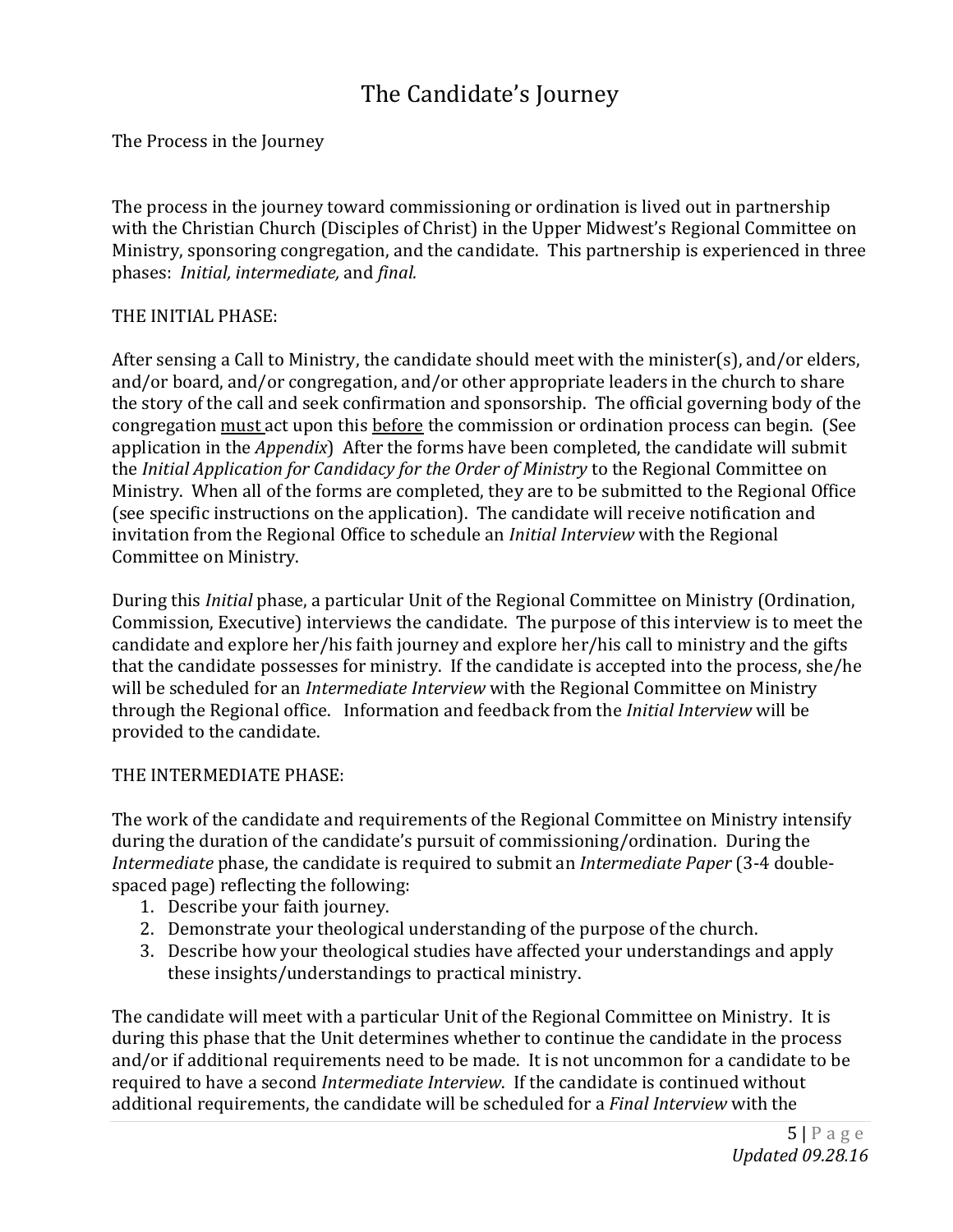Regional Committee on Ministry through the Regional office. Information and feedback from the *Intermediate Interview* will be provided to the candidate.

#### THE FINAL PHASE:

During the *Final Phase*, the candidate will be asked to submit the following items:

- 1. Completed Ministerial Profile for Search and Call.
- 2. A Continuing Sponsorship Form from the sponsoring congregation stating its continued willingness to sponsor the candidate.
- 3. One of the following indicators of completed education or program:
	- a. Transcript from an ATS accredited seminary demonstrating the candidate's achievement of a Master of Divinity degree or equivalent, or,
	- b. Letter from the ATS accredited seminary the candidate is attending stating the anticipated date of graduation with a Master of Divinity degree or equivalent.
	- c. Official documentation that other education approved by the Executive Committee on Ministry is (or is about to be) completed.
	- d. Official documentation of completion of the Commissioned Ministry Education Program or other approved equivalent.
- 4. Documentation of completion of approved course in Disciples History and Polity.
- 5. Documentation of completion of an approved Boundaries Course.
- 6. Documentation of completion of one Unit of Clinical Pastoral Education (for Ordination).
- 7. Theological reflection paper (5 to 7 double-spaced pages) demonstrating the candidate's understanding of:
	- a. The Christian faith (Historical and Theological)
	- b. The nature and work of the church
	- c. The representative ministry of Jesus Christ as applied to a ministry location served by the candidate.
	- d. The office of commissioned/ordained ministry (How does the candidate understand authority/responsibility and a minister's role in the life of the church?)

#### **The preceding are the general requirements. The Regional Committee on Ministry may require other training, evaluations, experiences or activities as needed.**

During this phase, the candidate will meet with the Unit for an hour-long interview. During previous interviews Units may choose to divide up into smaller groups for the purpose of interviewing more candidates. However during the *Final Interview,* it is the practice to include all members of the Unit and therefor the group size may be larger than previous meetings with the Unit. After the interview, the Unit will determine if the candidate is now prepared for commissioning/ordination within the Christian Church (Disciples of Christ) and ensure that all requirements have been met (or are in process of completion).

However, at this juncture, the Unit can also make the decision to identify additional requirements for the candidate and invite them to a second interview or cease the process entirely. It is not uncommon for a candidate to be required to have a second interview.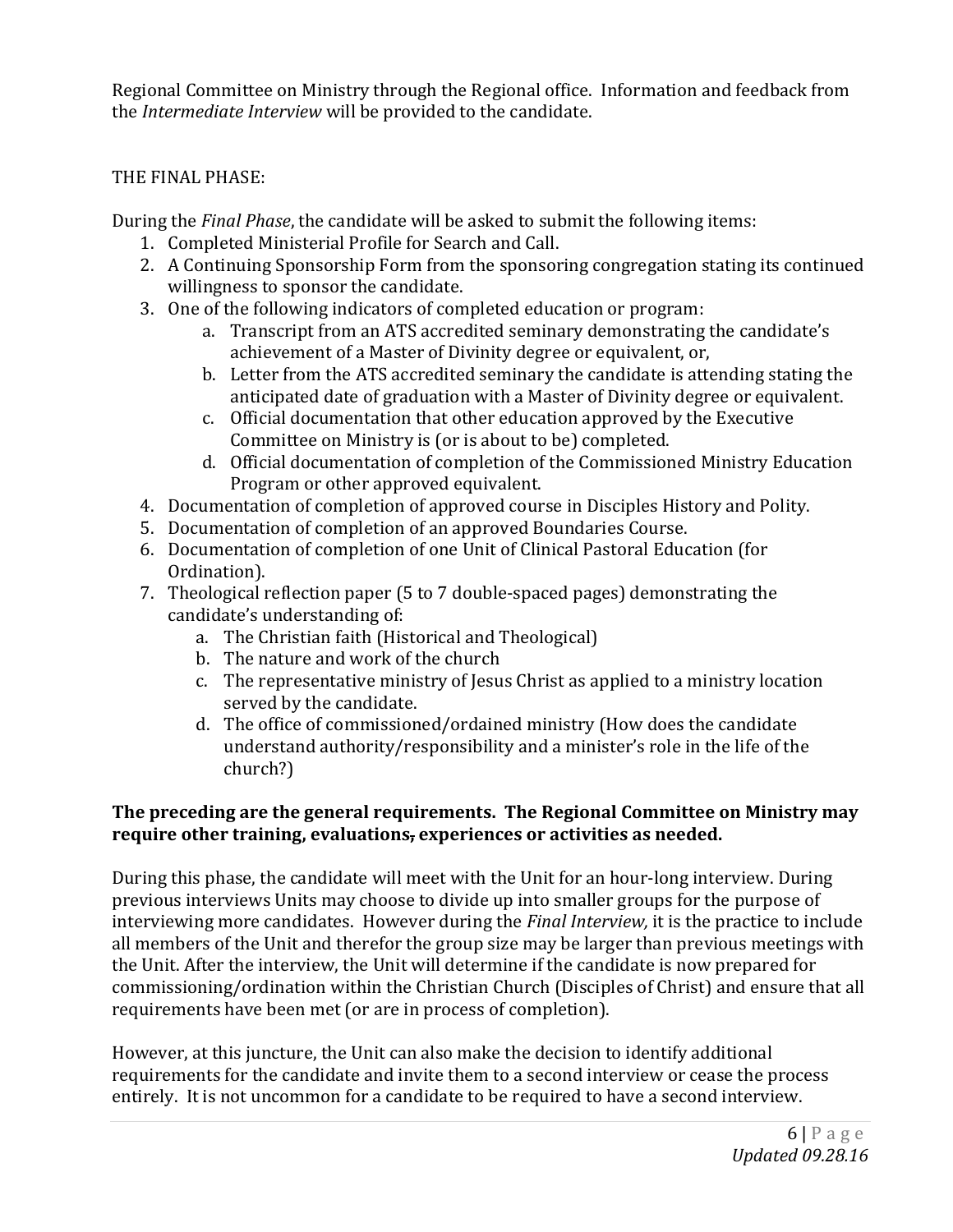# Memory Page

(Use this section to help remember Unit/Committee members)

# Initial Meeting

Unit Members Present:

Notes:

# IntermediateMeeting(s)

Unit Members Present:

Notes:

# Final Interview

Unit Members Present:

Notes: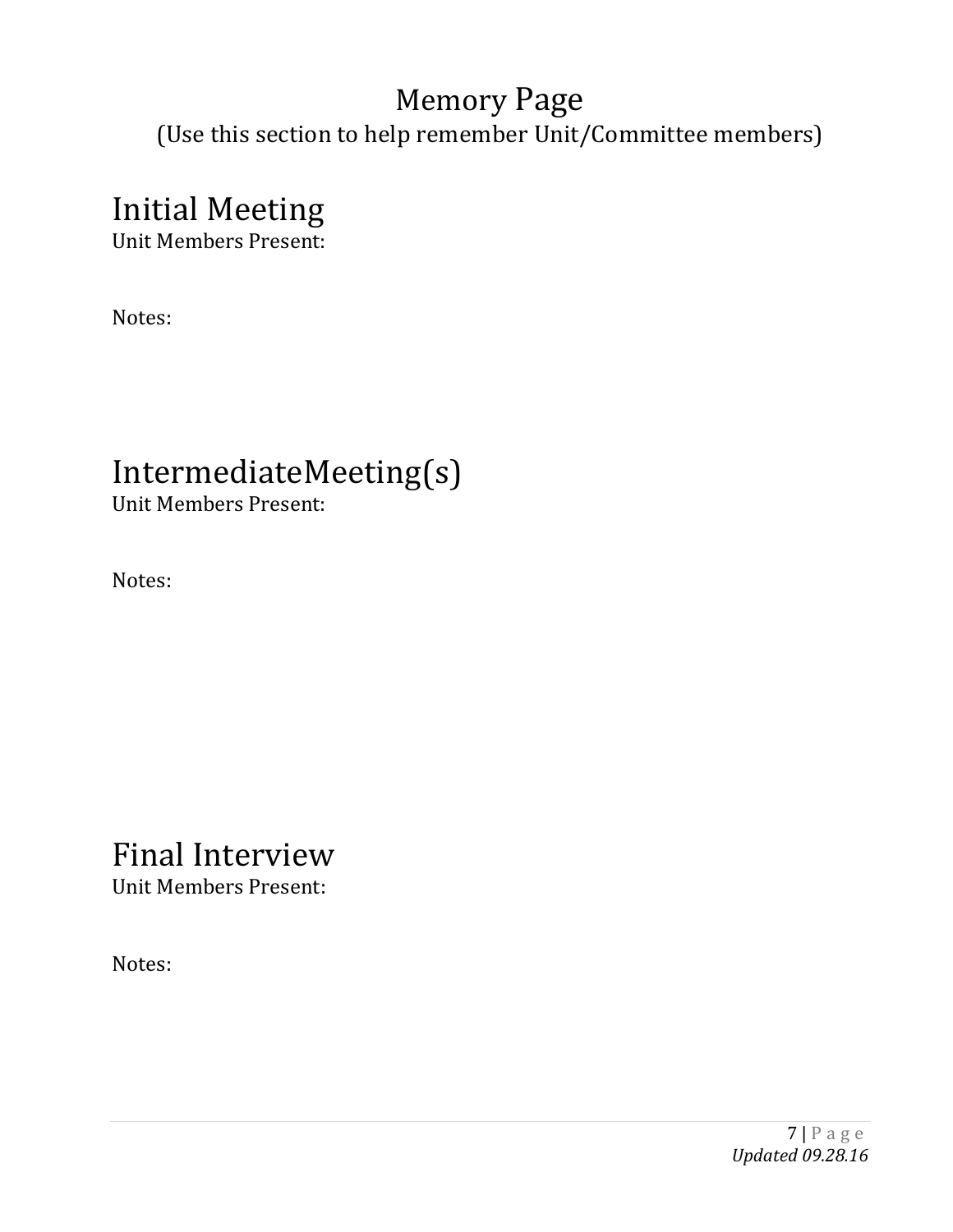# Congregational Journey

As We Journey Together

As the candidate begins her/his journey, the sponsoring congregation is responsible to develop a **Congregational Care Committee** to join the candidate in this journey. This committee should be between five to seven members who have a genuine interest in the candidate. The selection of the committee can be created in whatever manner works best in the sponsoring congregation; however, it is important to remember that this committee is a reflection and representation of the congregation.

It is recommended that the Regional Minister or other Regional staff meet with the committee and candidate in an orientation to this process. The nature of the meeting is to discuss the steps of the journey, answer questions, and offer prayers of blessing. Moreover, the congregation may wish to have a commissioning service of this committee in a worship service.

During the process, the Congregational Care Committee is encouraged to meet with the candidate on an **annual** basis for:

- Theological and Faith Journey reflection.
- Updates on the candidate's program/educational process.
- Support of the candidate's ministry.
- Assist candidate in prearranging the details for commissioning/ordination service.
- Offer ongoing and continuous encouragement.

It is also recommended, when possible, that a representative from the Congregational Care Committee be present during the times when the candidate meets with the Regional Committee on Ministry. The purpose is to offer the ministry of presence, to give encouragement, and, with permission by the candidate, report to the sponsoring congregation the candidate's experience and Regional Committee on Ministry's action.

It is encouraged that the candidate preach or facilitate worship in the sponsoring congregation when possible. It is also encouraged that the congregation provide help with travel expenses when the candidate meets with her/his sponsoring congregation. This allows the congregation, as a whole, to experience growth from the candidate and be reminded of the church's commitment and relationship.

# Encouraging the Journey

During this journey to Commissioned/Ordained ministry, encouragement is a welcomed gift. We suggest the Congregational Care Committee be creative in finding ways for the sponsoring congregation to share the gifts of affirmation, encouragement, and hospitality. The following are suggestions: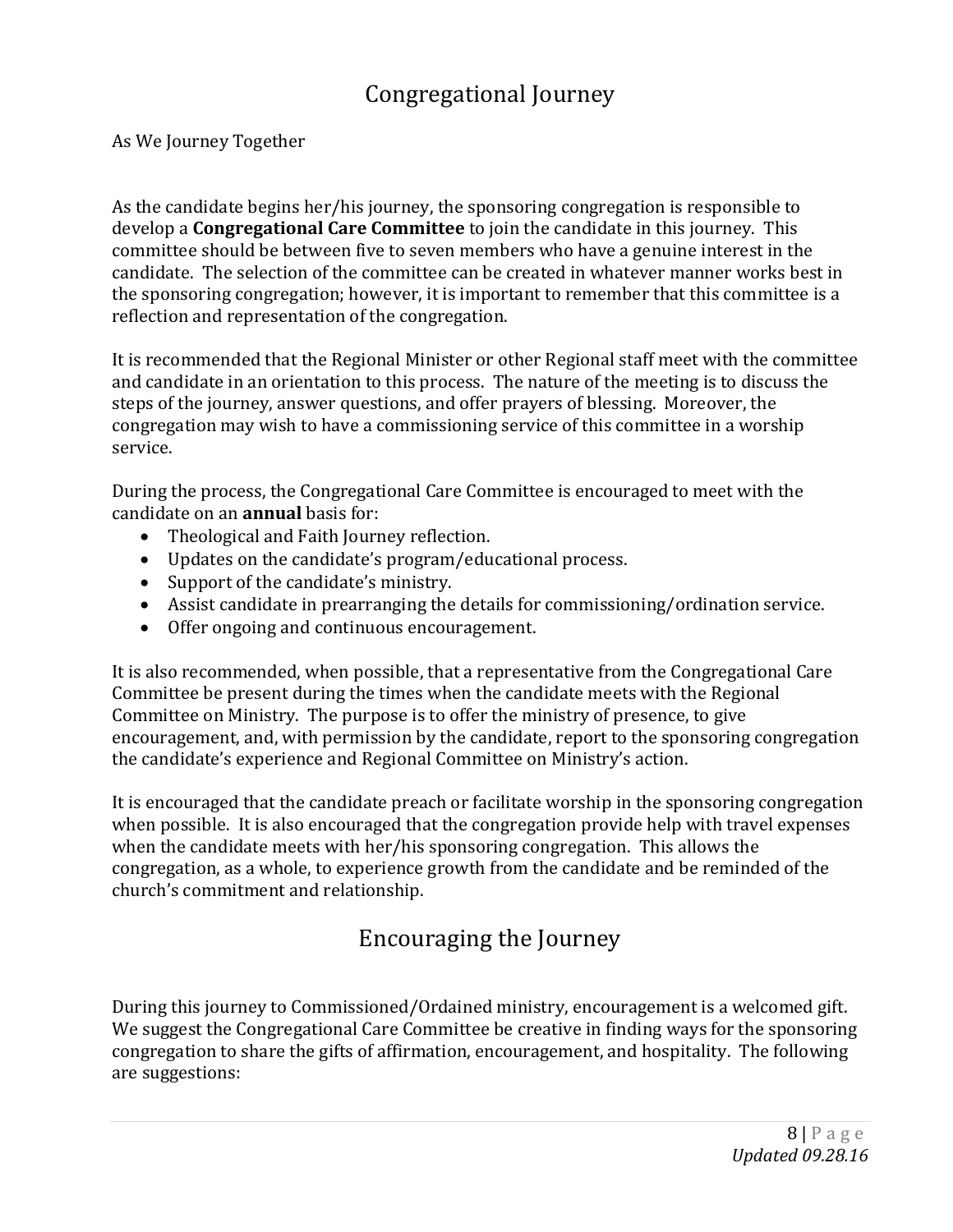- Shower the candidate with cards of love and prayer.
- Send the candidate a prayer with the signatures from members of the sponsoring congregation.
- Occasionally include the candidate in the pastoral prayer during worship.
- Celebrate the journey in the church's newsletter and other means of communication
- Send an occasional gift certificate to a restaurant or movie.
- Celebrate the candidate's birthday, anniversary, etc. (Don't forget other family members who are on this journey as well).
- Invite ministry groups in the sponsoring congregation to share encouragement in creative ways.
- Share financial assistance, if possible.

## Celebrating the Journey

Once the candidate has received approval for commissioning or ordination, the date may be set for the commissioning or ordination service. The setting of the date should be done in conversation with the Regional Minister (or other designated Regional staff) along with the local congregation and pastor. The guidelines for planning an ordination or a commissioning service are available in the links section and/or in the Appendix section.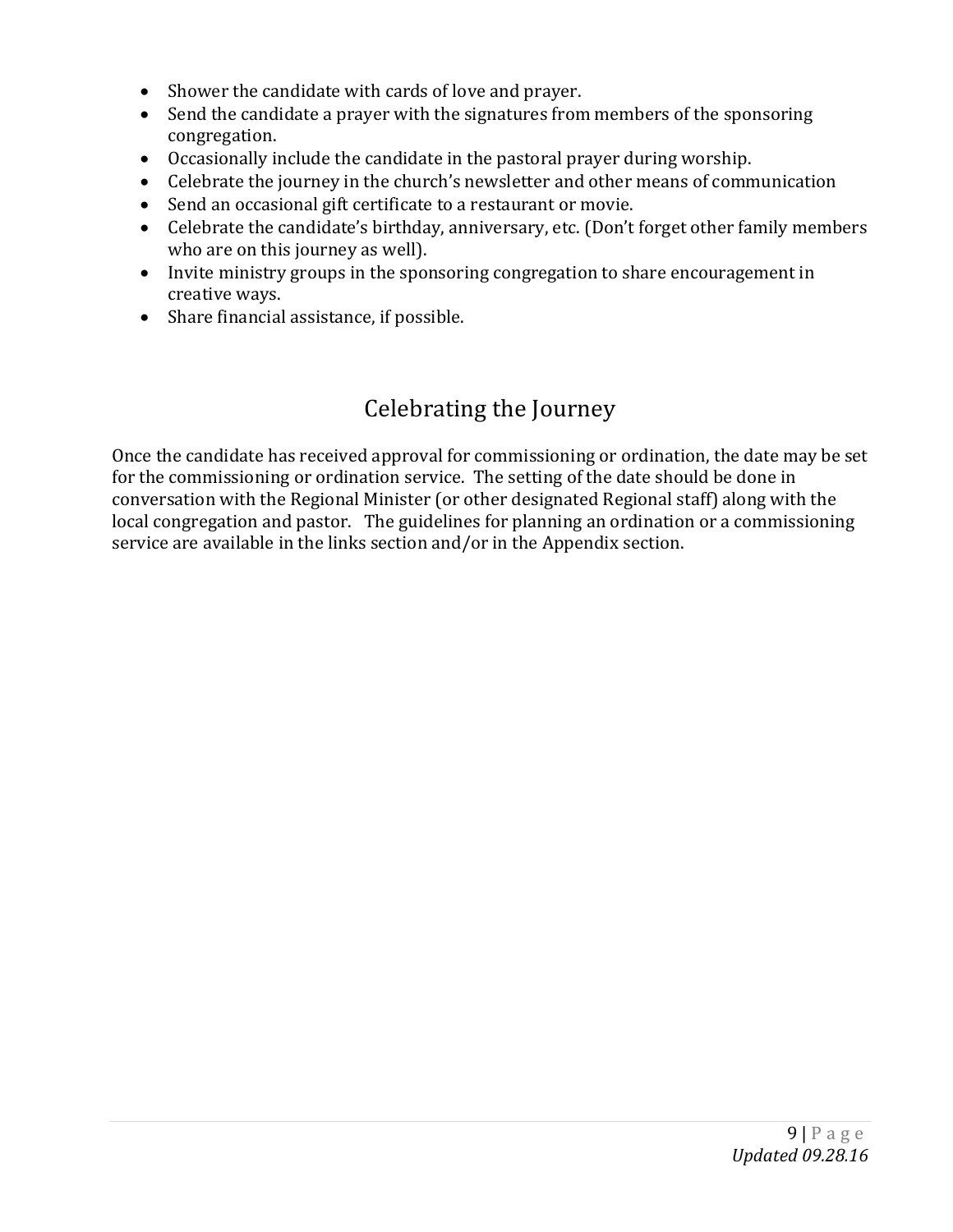# Appendix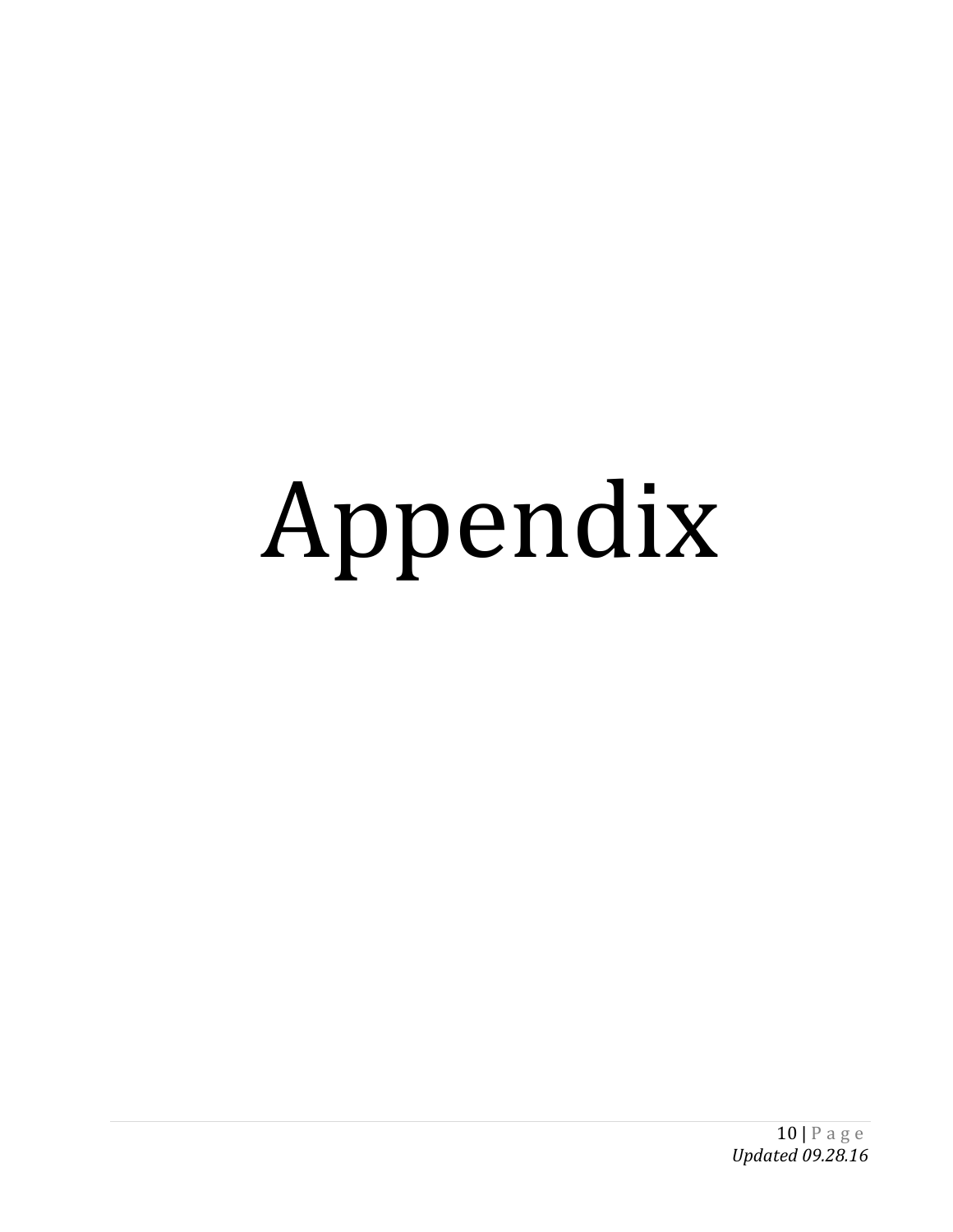## Congregational Care Committee Meeting Guidelines

#### First Meeting with Candidate

This is a time to begin preparing your candidate for her/his journey with the Regional Committee on Ministry. During your time together, it is recommended that you:

- 1. Open with prayer
- 2. Establish a covenant of confidentiality, integrity, and intercessory prayer.

 **Leader:** As we begin our journey together, let us affirm one another.  **All:** We believe that in the church, all are called to share in Christ's ministry. We believe that through our baptism, we have become commissioned to carry out God's work in Christ in a manner that is true to the Gospel.

We believe that some people are called to lead the church as pastors, teachers, prophets, preachers, visionaries, and leaders, and it is the church that is called to ordain and commission women and men who have heard God's call into the order of representative ministry.

We believe in forming and nurturing (name of candidate) as he/she journeys toward ordination, and together form a covenant that will maintain integrity of the gospel witness and confidentiality, providing a safe place to share and be.

We believe in the power of intercessory prayer and covenant with each other to lift up (name of candidate) and our congregation, area, and region as we partner in this journey.

#### Amen

- 3. Ask the candidate to share her/his faith story. Questions to ask (or what to listen for) can include:
	- a. When did you first begin to experience God's call to commissioned/ordained ministry?
	- b. How do you believe the church has shaped your call?
	- c. Who in your faith journey has been most influential and why?
	- d. What excites you about entering into this calling?
	- e. What creates anxiety?
	- f. What gifts do you feel you have for commissioned/ordained ministry?
	- g. As you begin this journey, how can we, your sponsoring congregation, help you?
- 4. Give honest and loving feedback to the candidate
	- a. Was the candidate able to articulate her/his faith journey?
	- b. Was the candidate able to articulate his/her call to ministry?
	- c. Did your candidate openly share her/his gifts for ministry?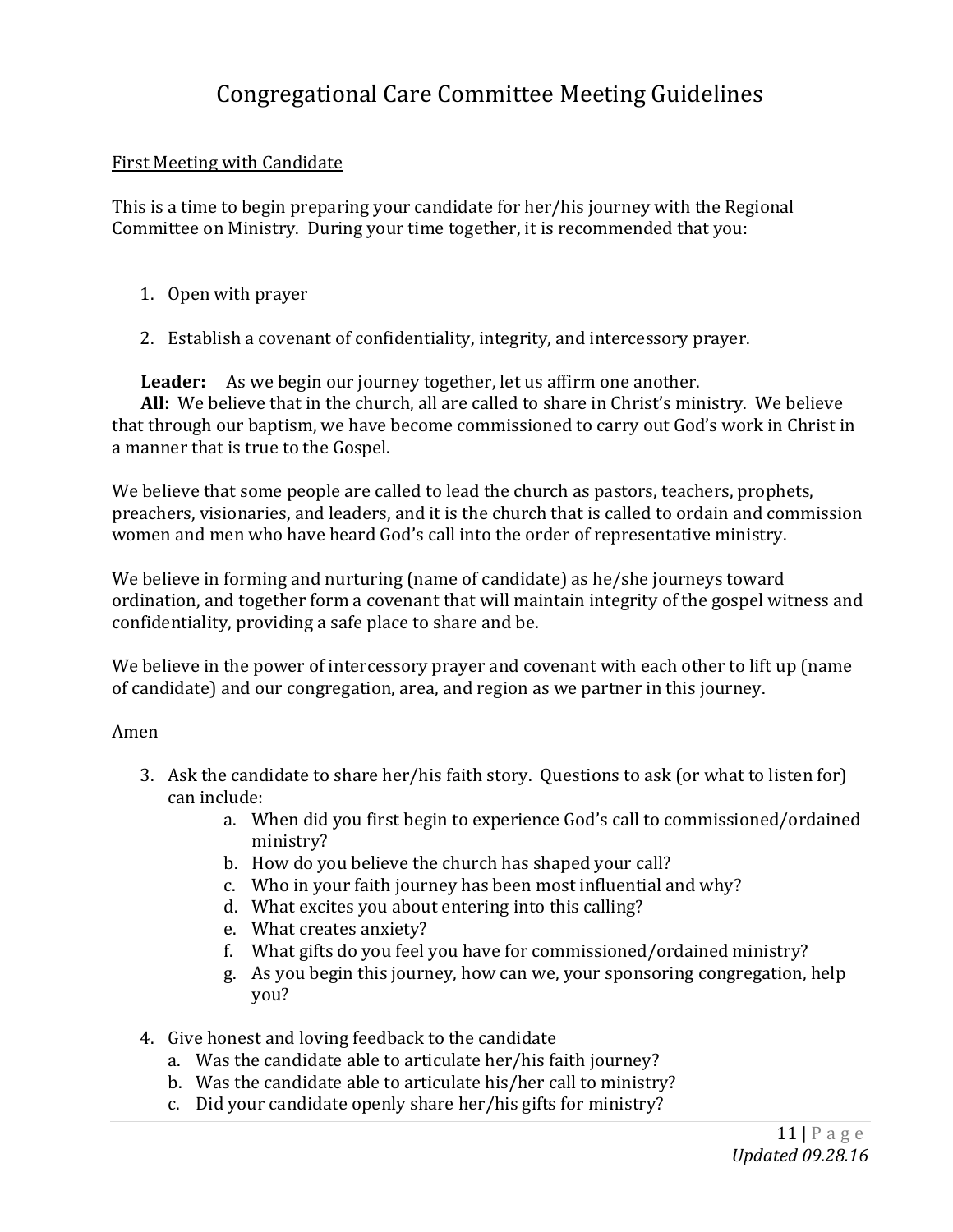- d. Are there gifts that you perceive in him/her that were not addressed?
- 5. Share together *My Ministerial Code of Ethics* (Located in Appendix or on Link page)
	- Are there any areas that could be an issue with your candidate?
	- Do you find the candidate able to conduct her/himself by this Code of Ethics?
	- Share from the lay perspective how the church views the candidate and his/her conduct in the church and community.

6. Schedule your next time for meeting. Keep in mind that it needs to be prior, if possible, to the *Intermediate Interview* with the RCOM as the candidate needs to present her/his *Intermediate Paper* to the Congregational Care Committee prior to this interview.

7. Close with prayer.

#### Intermediate Meeting:

- 1. Open with prayer
- 2. Ask the candidate to update you on his/her journey.
	- a. How is your educational process preparing you for ministry?
	- b. What courses/seminars/workshops have you enjoyed the most and why?
	- c. What have been some difficulties that you have encountered?

3. Have the candidate share her/his *Intermediate Paper* (three to five double-spaced pages) that will be submitted to RCOM, reflecting the following:

- a. Describe your faith journey.
- b. Demonstrate your theological understanding of the purpose of the church.
- c. Describe how your theological studies have affected your understandings and apply these insights/understandings to practical ministry.

4. Give honest and constructive feedback on his/her paper. If there are areas that are unclear to the Congregational Care Committee, it will likely be unclear to RCOM. Remind the candidate that many times people return for another Intermediate Interview. It is important for the candidate to remember that the *Intermediate Interview* does not automatically lead to the *Final Interview*.

5. Discuss if ministry is still the direction that your candidate feels called to go. Sometimes it happens that, through this process, persons become clear that their call is to some other work.

6. Go over the Checklist that will be needed for the ordination interview or commissioning interview. Help the candidate know that it is crucial that he/she begin working on this Checklist so that all paperwork will be complete for the interview.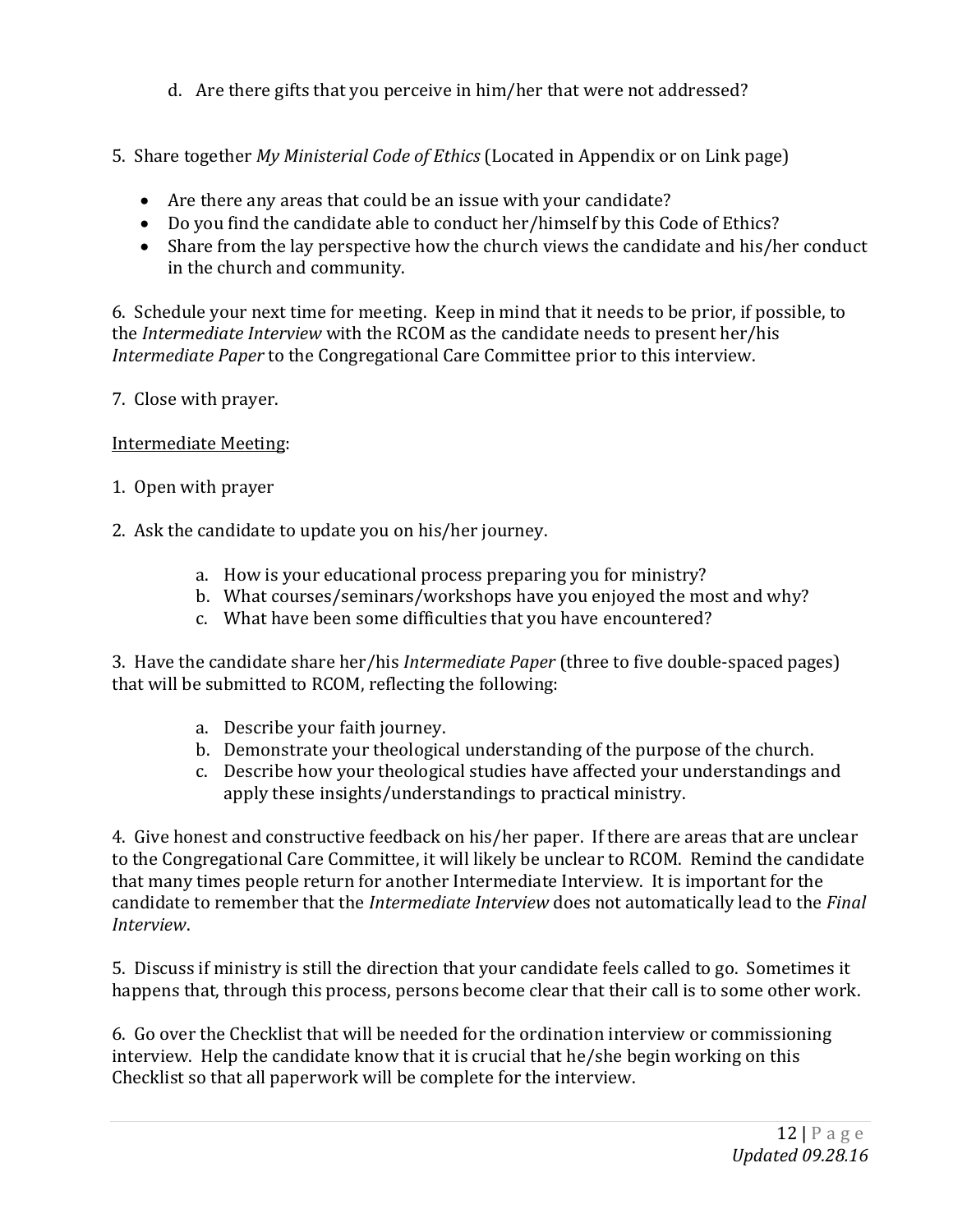7. Set up the next meeting time. Remember the candidate will need to present her/his paper, so the meeting needs to be before the *Final Interview*.

8. Close with prayer.

#### Final Meeting

- 1. Open with prayer
- 2. Ask the candidate to update you on her/his journey.

3. Discuss with the candidate plans that he/she is making for vocational ministry.

4. Have the candidate share her/his *Final Paper* (three to five double-spaced pages) that will be submitted to RCOM, demonstrating the candidates understanding of:

- a. The Christian faith (Historical and Theological)
- b. The nature and work of the church
- c. The representative ministry of Jesus Christ as applied to a ministry location served by the candidate.
- d. The office of commissioned/ordained ministry (How does the candidate understand authority/responsibility and a minister's role in the life of the church?)

5. Give constructive feedback on her/his paper.

6. Have a mock "search committee" interview with the candidate. In this interview, ask questions that are appropriate and frequently asked by a search committee. It is recommended that you contact the Regional Minister or other Regional Staff for assistance and participation in this process.

7. Plan/communicate regarding the commissioning or ordination service realizing that all plans at this moment are tentative.

8. Close with prayer.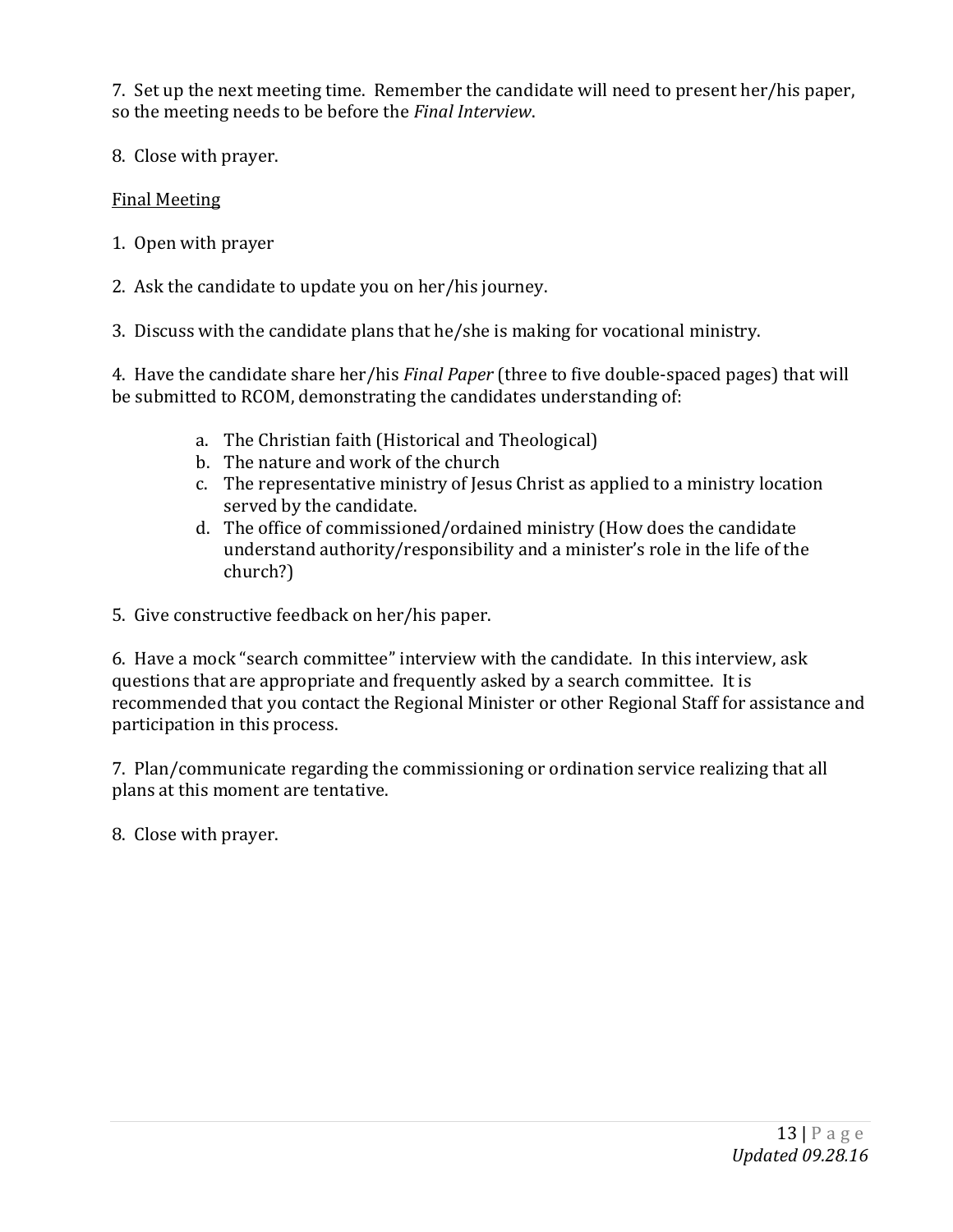# **Links**

Clergy Ethics:

http://new.disciples.org/wp-content/uploads/2015/04/Ministerial Code of Ethics[english.pdf](http://new.disciples.org/wp-content/uploads/2015/04/Ministerial_Code_of_Ethics-english.pdf)

Preparing an ordination service guidelines: http://disciples.org/wp-content/uploads/2015/04/Ordination Service Guidelines.pdf

Preparing a commissioning service (Add Link)

Theological Foundations and Policies and Criteria for the Ordering of Ministry: <http://disciples.org/wp-content/uploads/2014/07/TFPCOM-Final.pdf>

Link for Initial Application to come under care (Fillable form available online [http://www.uppermidwestcc.org\)](http://www.uppermidwestcc.org/)

Link for Commission Ministry Education Program (CMEP) <http://www.uppermidwestcc.org/#!upper-midwest-school-of-ministry/cyx>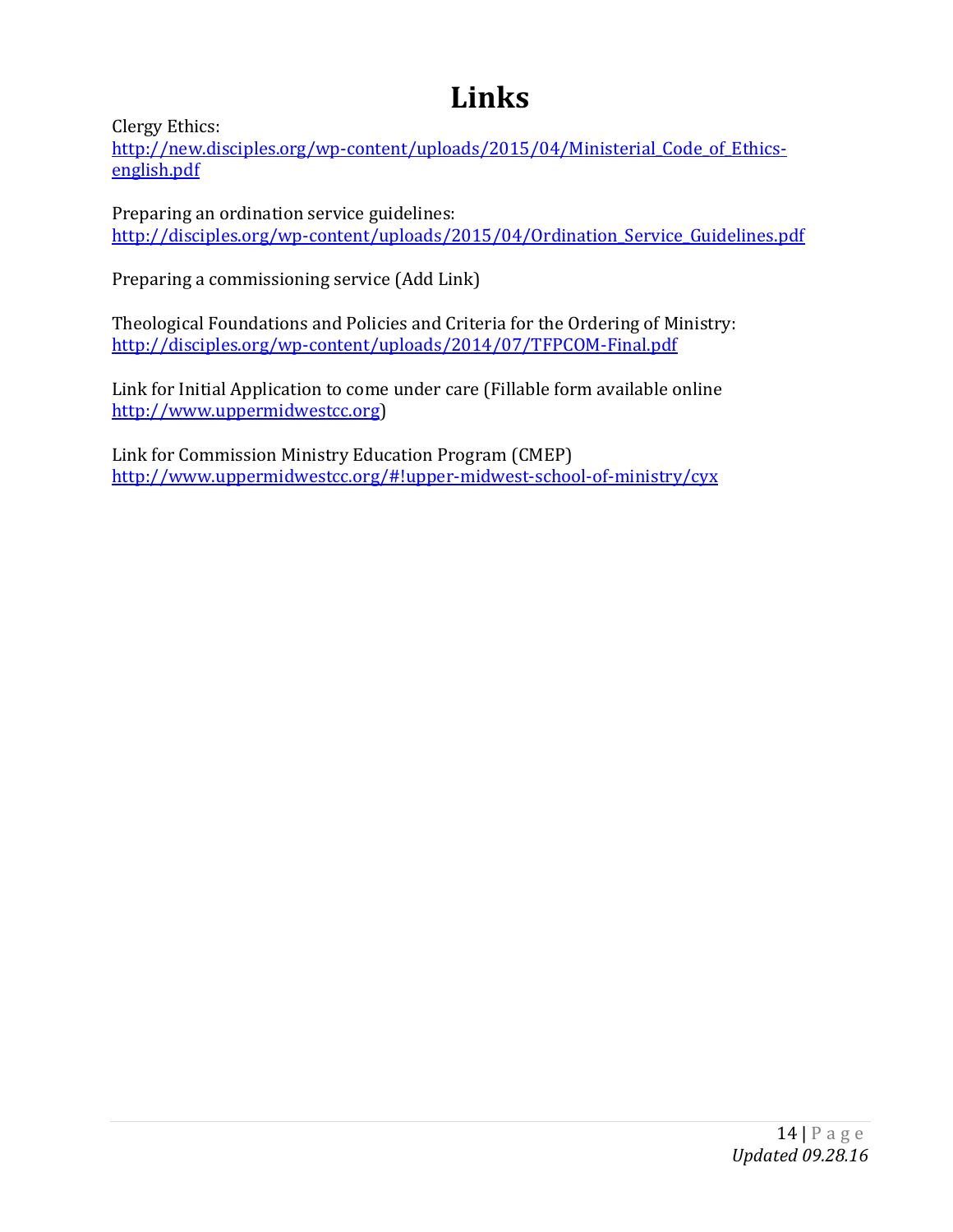#### Ordination (Seminary) Candidate Checklist

#### **Call to Ministry**

Sense or receive a call through prayer and discernment with oneself and close family and friends.

\_\_\_\_ Share story of call with home or present congregational leaders (i.e. elders, pastor, or other appropriate group in the congregation).

#### **Initial Phase (application and first meeting)**

\_\_\_\_ Submit the following documents to the Regional Office:

- Initial Application for Candidacy for the Order of Ministry
- Congregational Sponsorship Form (request this form from the Board or other governing group as a statement of their support and willingness to serve as your sponsoring congregation)
- Two letters of reference (one from your pastor and one from your Board chair)

\_\_\_\_ Attend *Initial Interview* with the Ordination Unit (see more details in Candidate Journey Section) \**Pastor or another support person from the sponsoring congregation is encouraged to join the candidate.*

#### **Intermediate Phase**

- **\_\_\_\_** Form Congregational Care Committee and begin meeting at least once per year.
- \_\_\_\_ Enroll in School (college or seminary).
- \_\_\_\_ Complete and send *Intermediate Paper* one week prior to *Intermediate Interview.*

\_\_\_\_ Attend *Intermediate Interview* with the Ordination Unit. *\*Members of the Congregational Care Committee are encouraged to join the candidate during all interviews.*

- \_\_\_\_ Complete a Disciples History and Polity Course.
- \_\_\_ Complete a Boundary Training.
- \_\_\_\_ Complete one Unit of Clinical Pastoral Education (CPE).
- \_\_\_\_ Continue meeting with Ordination Unit as requested.
- \_\_\_\_ *Recommended:* Preach in sponsoring congregation at least once.

#### **Final Phase**

\_\_\_\_ Submit the following documents to the Regional Office (at least one week prior to *Final Interview)*:

- Completed Ministerial Profile for Search and Call
- Continuing Sponsorship Form (signed by Board Chair or other governing body as a statement of their willingness to continue in sponsorship)
- Documentation of completed education (see more details in Candidate Journey Section)
- Documentation of completed Disciples History and Polity Course
- Documentation of completed Boundaries Course
- Documentation of completed unit of Clinical Pastoral Education.
- Theological reflection paper (see more details in Candidate Journey Section)

\_\_\_\_ Attend *Final Interview* with Ordination Unit. *\*Member of the Congregational Care Committee are encouraged to join the candidate during all interviews.*

\_\_\_\_ Schedule date for ordination with the Regional Minister and local pastor.

\_\_\_\_ Plan the Ordination Service (see Ordination Service Guidelines)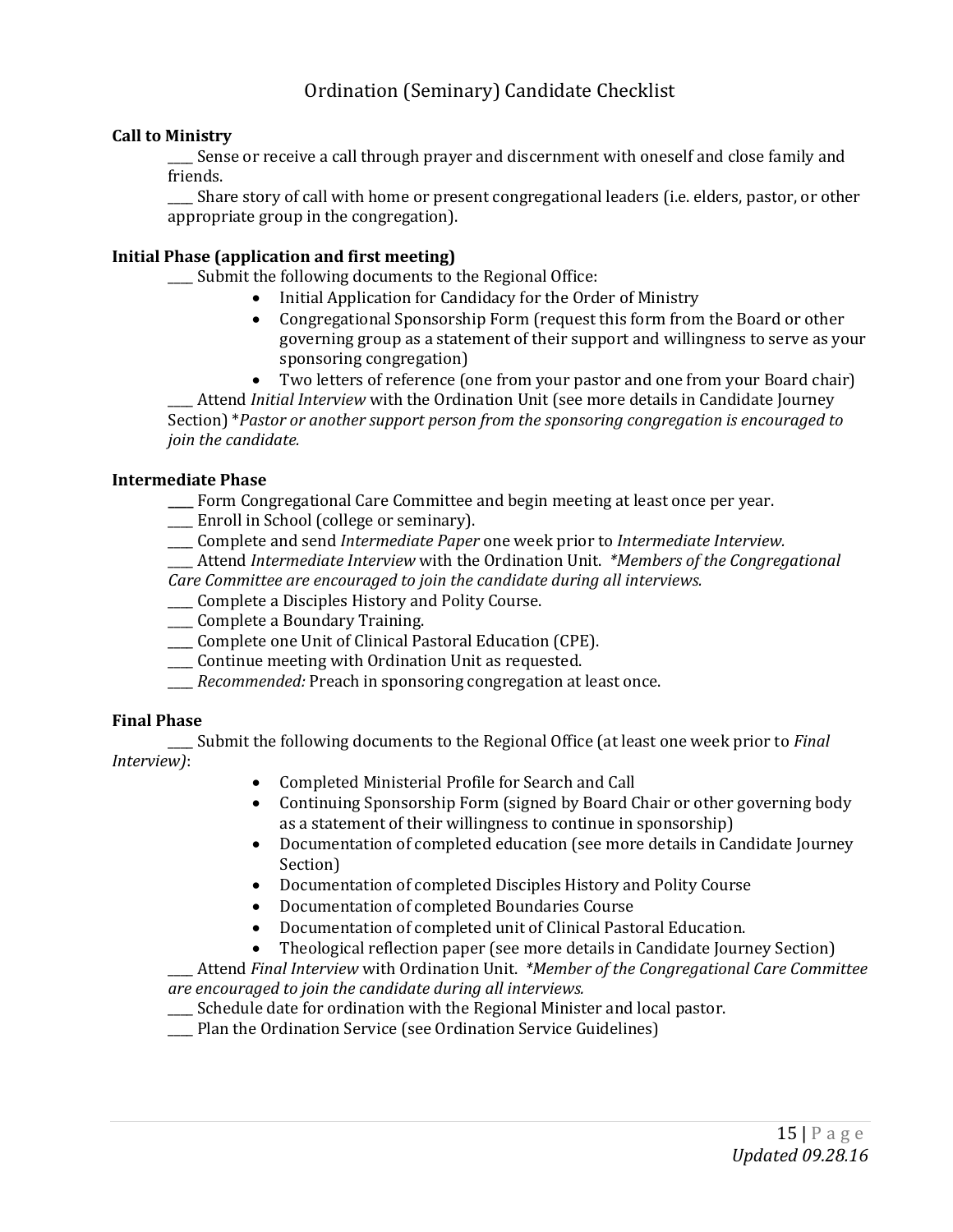## Ordination (Apprentice Track)\* Candidate Checklist

\*Apprentice track is meant as an alternative path when other paths are not possible – Requested by the candidate but approved by the Executive Committee

#### **Call to Ministry**

**\_\_\_\_** Sense or receive a call through prayer and discernment with oneself and close family and friends.

\_\_\_\_ Share story of call with home or present congregational leaders (i.e. elders, pastor, or other appropriate group in the congregation).

#### **Initial Phase (application and first meeting)**

\_\_\_\_ Submit the following documents to the Regional Office:

- Initial Application for Candidacy for the Order of Ministry
- Congregational Sponsorship Form (request this form from the Board or other governing group as a statement of their support and willingness to serve as your sponsoring congregation)
- Two letters of reference (one from your pastor and one from your Board chair)

\_\_\_\_ Attend *Initial Interview* with the Executive Unit (see more details in Candidate Journey Section) \**Pastor or another support person from the sponsoring congregation is encouraged to join the candidate.*

#### **Intermediate Phase**

- **\_\_\_\_** Form Congregational Care Committee and begin meeting at least once per year.
- \_\_\_\_ Meet with Executive Unit-appointed mentor to develop educational plan.

\_\_\_\_ Meet with Executive Unit to approve plan that meets the "16 Competencies." (See TFPCOM Document lines 688-756)

- \_\_\_\_ Work with mentor to complete educational plan
- \_\_\_\_ Complete and send *Intermediate Paper* one week prior to *Intermediate Interview.*
- \_\_\_\_ Attend *Intermediate Interview* with the Executive Unit. *\*Members of the Congregational Care*

*Committee are encouraged to join the candidate during all interviews.*

\_\_\_\_ Complete a Disciples History and Polity Course.

- \_\_\_\_ Complete a Boundary Training.
- \_\_\_\_ Complete one Unit of Clinical Pastoral Education (CPE).
- \_\_\_\_ Continue meeting with Executive Unit as requested.
- \_\_\_\_ *Recommended:* Preach in sponsoring congregation at least once.

#### **Final Phase**

\_\_\_\_ Submit the following documents to the Regional Office (at least one week prior to *Final Interview)*:

- Completed Ministerial Profile for Search and Call
- Continuing Sponsorship Form (signed by Board Chair or other governing body as a statement of their willingness to continue in sponsorship)
- Documentation of completed educational plan
- Documentation of completed Disciples History and Polity Course
- Documentation of completed Boundaries Course
- Documentation of completed unit of Clinical Pastoral Education.
- Theological reflection paper (see more details in Candidate Journey Section)

\_\_\_\_ Attend *Final Interview* with Executive Unit. *\*Member of the Congregational Care Committee are encouraged to join the candidate during all interviews.*

- \_\_\_\_ Schedule date for ordination with the Regional Minister and local pastor.
- \_\_\_\_ Plan the Ordination Service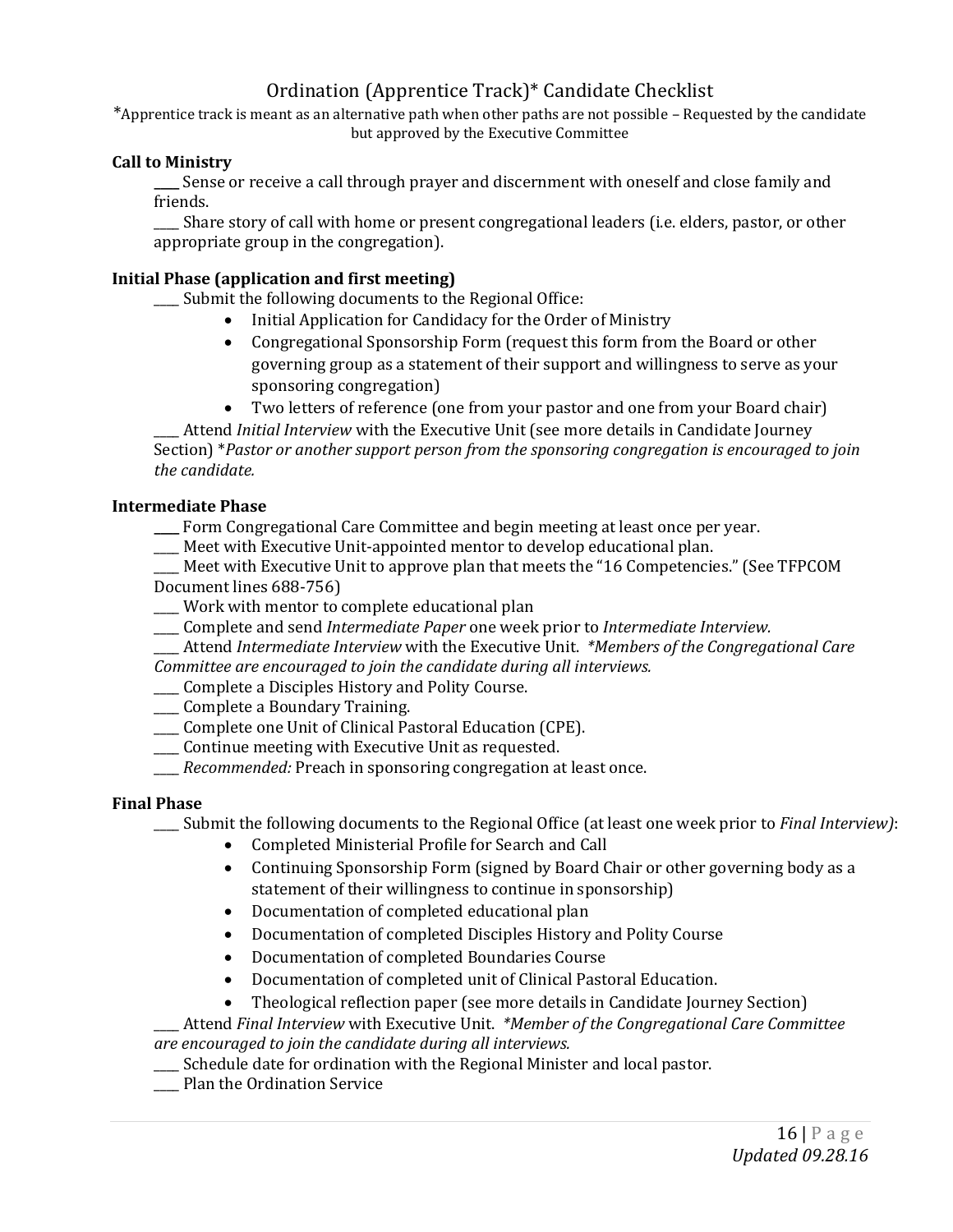#### Commission Candidate Checklist

#### **Call to Ministry**

Sense or receive a call through prayer and discernment with oneself and close family and friends.

\_\_\_\_ Share story of call with home or present congregational leaders (i.e. elders, pastor, or other appropriate group in the congregation).

#### **Initial Phase (application and first meeting)**

\_\_\_\_ Submit the following documents to the Regional Office:

- Initial Application for Candidacy for the Order of Ministry
- Congregational Sponsorship Form (request this form from the Board or other governing group as a statement of their support and willingness to serve as your sponsoring congregation)
- Two letters of reference (one from your pastor and one from your Board chair)

\_\_\_\_ Attend *Initial Interview* with the Commissioning Unit (see more details in Candidate Journey Section) \**Pastor or another support person from the sponsoring congregation is encouraged to join the candidate.*

#### **Intermediate Phase**

**\_\_\_\_** Form Congregational Care Committee and begin meeting at least once per year.

- \_\_\_\_ Enroll in the Commission Ministry Education Program (CMEP) of the Upper Midwest.
- \_\_\_\_ Complete and send *Intermediate Paper* one week prior to *Intermediate Interview.*

\_\_\_\_ Attend *Intermediate Interview* with the Commission Unit. *\*Members of the Congregational Care Committee are encouraged to join the candidate during all interviews.*

- \_\_\_\_ Complete a Disciples History and Polity Course.
- \_\_\_\_ Complete a Boundary Training.
- \_\_\_\_ Continue meeting with Commission Unit as requested.
- \_\_\_\_ *Recommended:* Preach in sponsoring congregation at least once.

#### **Final Phase**

\_\_\_\_ Submit the following documents to the Regional Office (at least one week prior to *Final Interview)*:

- Completed Ministerial Profile for Search and Call
- Continuing Sponsorship Form (signed by Board Chair or other governing body as a statement of their willingness to continue in sponsorship)
- Documentation of completion of CMEP
- Documentation of completed Disciples History and Polity Course
- Documentation of completed Boundaries Course
- Theological reflection paper (see more details in Candidate Journey Section)

\_\_\_\_ Attend *Final Interview* with Commission Unit. *\*Member of the Congregational Care* 

*Committee are encouraged to join the candidate during all interviews.* \_\_\_\_ Schedule date for Commissioning with the Regional Minister and local pastor.

\_\_\_\_ Plan the Commission Service (see Commissioning Service document).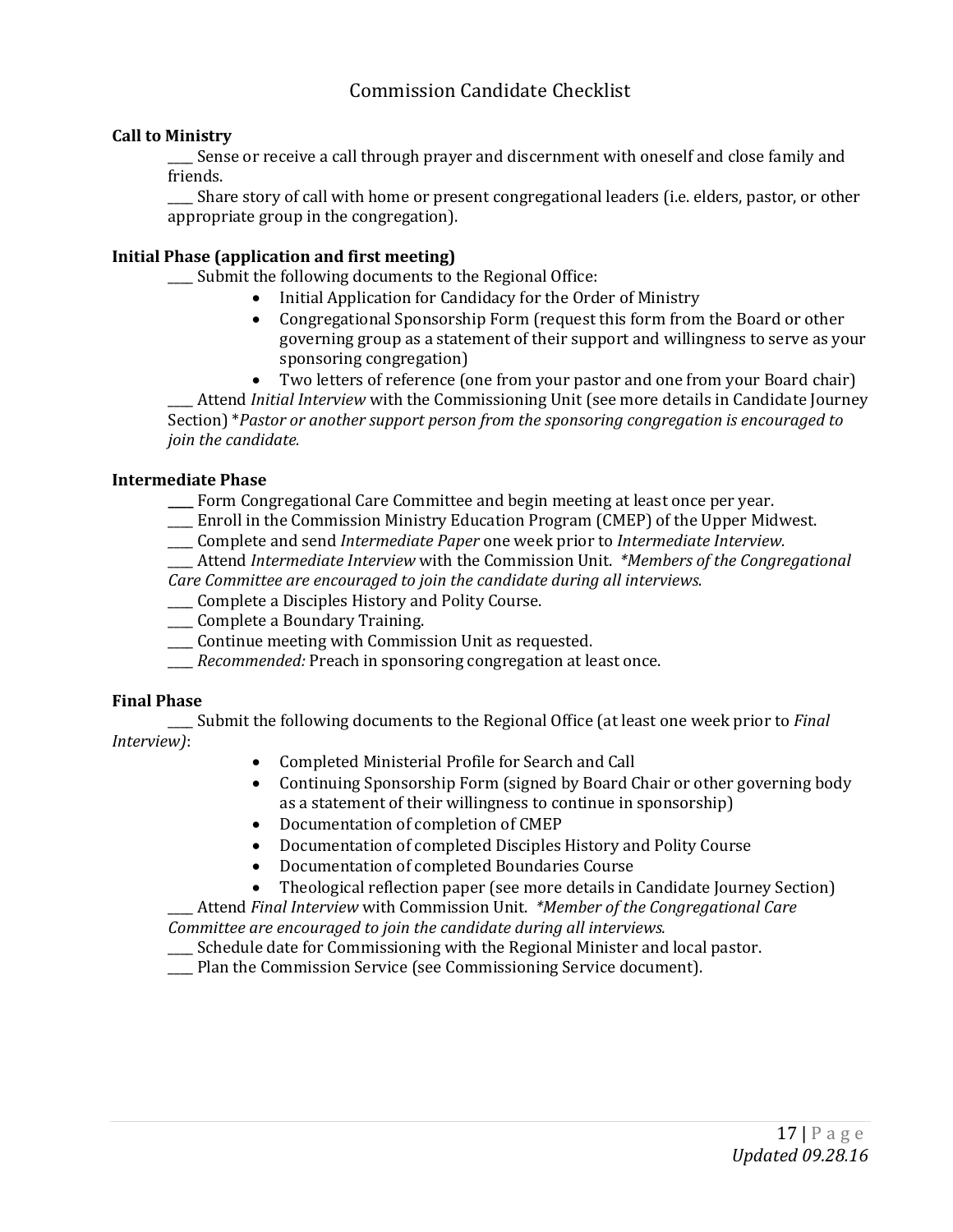#### Congregation Checklist

#### **Meeting with a potential ministry candidate**

\_\_\_\_ Pastor and/or elders (or other appropriate group) meet with the candidate who has acknowledged a call to ministry.

\_\_\_\_ Invite candidate to further share their story and desire to pursue a call to ministry with the wider congregation.

#### **Assistance with Application**

\_\_\_\_ Complete Congregational Sponsorship Form after confirming and blessing the candidate's call to ministry. Candidate will submit this form with their application.

\_\_\_\_ Appropriate leaders (pastor and Board chair or chair of other governing body) complete references for the candidate.

\_\_\_\_ Pastor or other support person may attend candidate's Initial Interview with the Committee on Ministry.

#### **After Candidate's Accepted Under Care**

**\_\_\_\_** Appoint or form a Congregation Care Committee (see details in Congregational Journey section)

\_\_\_\_ Begin meetings of Congregation Care Committee with the candidate at least once a year.

\_\_\_\_ Provide support to the candidate and help the congregation engage the candidate as they journey through the process

\_\_\_\_ Send a representative or two with the candidate to attend the *Intermediate Interview* with the Committee on Ministry.

\_\_\_\_ Continue meeting with the candidate and the Committee on Ministry as requested.

\_\_\_\_ *Recommended:* Invite candidate to preach at least once during the Journey.

#### **As Candidate Enters into the Final Phase**

\_\_\_\_ Submit Continuing Sponsorship Form (signed by Board Chair or other governing body as a statement of your willingness to continue in sponsorship)

\_\_\_\_ Send a representative or two with the candidate to attend *Final Interview* with Committee on Ministry.

\_\_\_\_ Work with candidate, Regional Minister, and local pastor to plan the ordination/ commissioning service.

\_\_\_ Continue to pray for and encourage the candidate for the first years of their ministry. This extra support can go a long way in sustaining a new minister for healthy life-long ministry.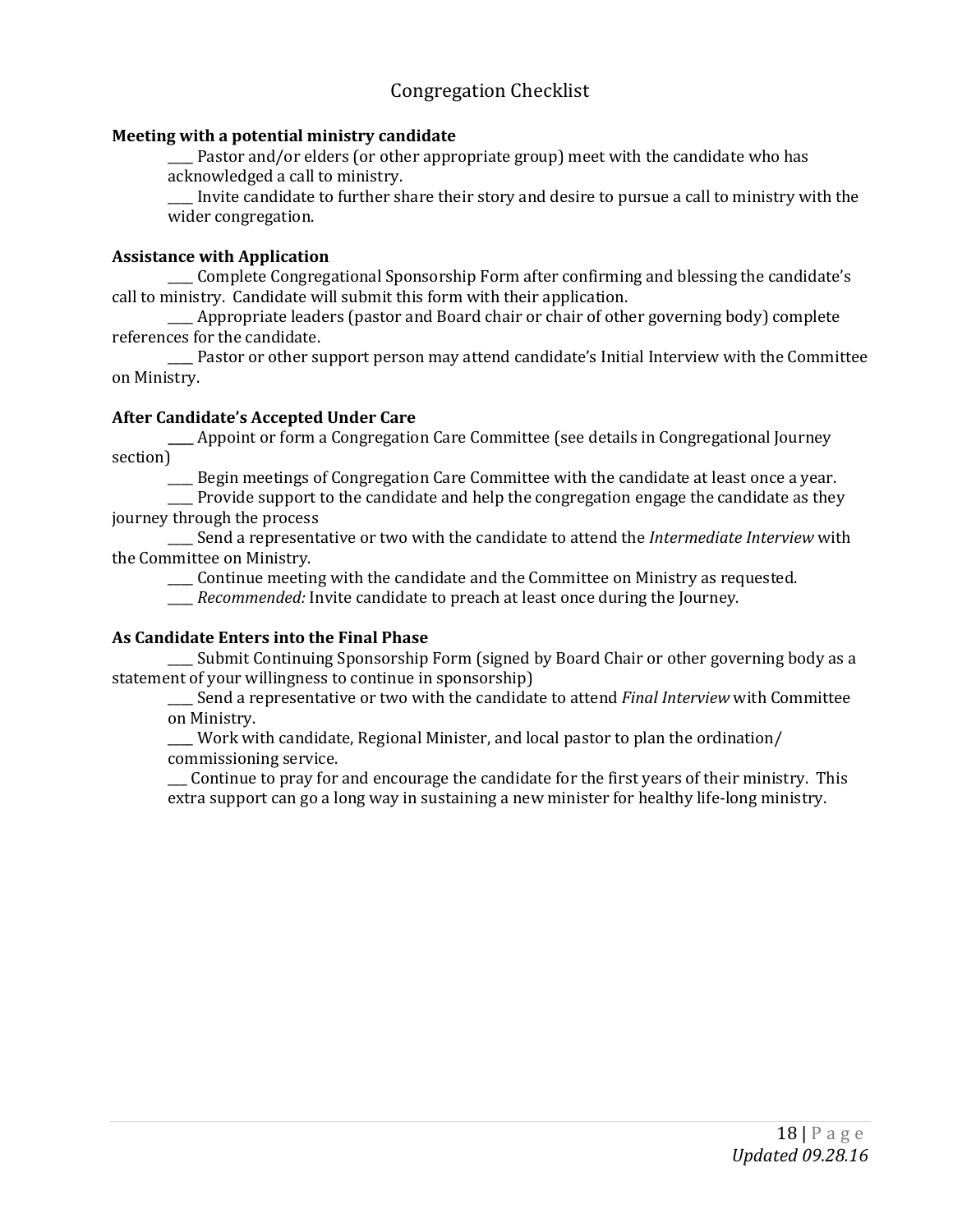## **Congregational Sponsorship Form**

This document is a part of the process in the journey toward commissioning or ordination for candidates for ministry. This process is lived out in partnership with the Christian Church (Disciples of Christ) in the Upper Midwest's Regional Committee on Ministry, a sponsoring congregation, and the candidate.

As the candidate begins their first steps in the journey, the Christian Church (Disciples of Christ) in the Upper Midwest requires that a sponsoring congregation affirm the candidate's call to ministry and agree to engage in the process as outlined under "Congregational Journey" in the Committee on Ministry's *"Sharing the Journey: A Guide Towards Commissioning or Ordination for Congregations and Candidates of the Christian Church (Disciples of Christ) in the Upper Midwest."* This document can be found in full on the Region's website [\(http://www.uppermidwestcc.org/solutions\)](http://www.uppermidwestcc.org/solutions).

| Candidate Name              |  |
|-----------------------------|--|
| Sponsoring Congregation     |  |
| <b>Congregation Address</b> |  |
| City, State, Zip Code       |  |

The governing body of our congregation has met with this candidate for ministry and understands and affirms his/her call to ministry.

The governing body has reviewed the role of the Sponsoring Congregation and is prepared to serve in that capacity on behalf of this candidate. This includes: forming a Congregational Care Committee, meeting at least once per year with the candidate, and supporting the candidate during their journey.

| Signature of Representative | Date | Signature of Candidate | Date |
|-----------------------------|------|------------------------|------|
|                             |      |                        |      |
|                             |      |                        |      |
| Representative Phone        |      |                        |      |
|                             |      |                        |      |
|                             |      |                        |      |
| Representative Name         |      |                        |      |